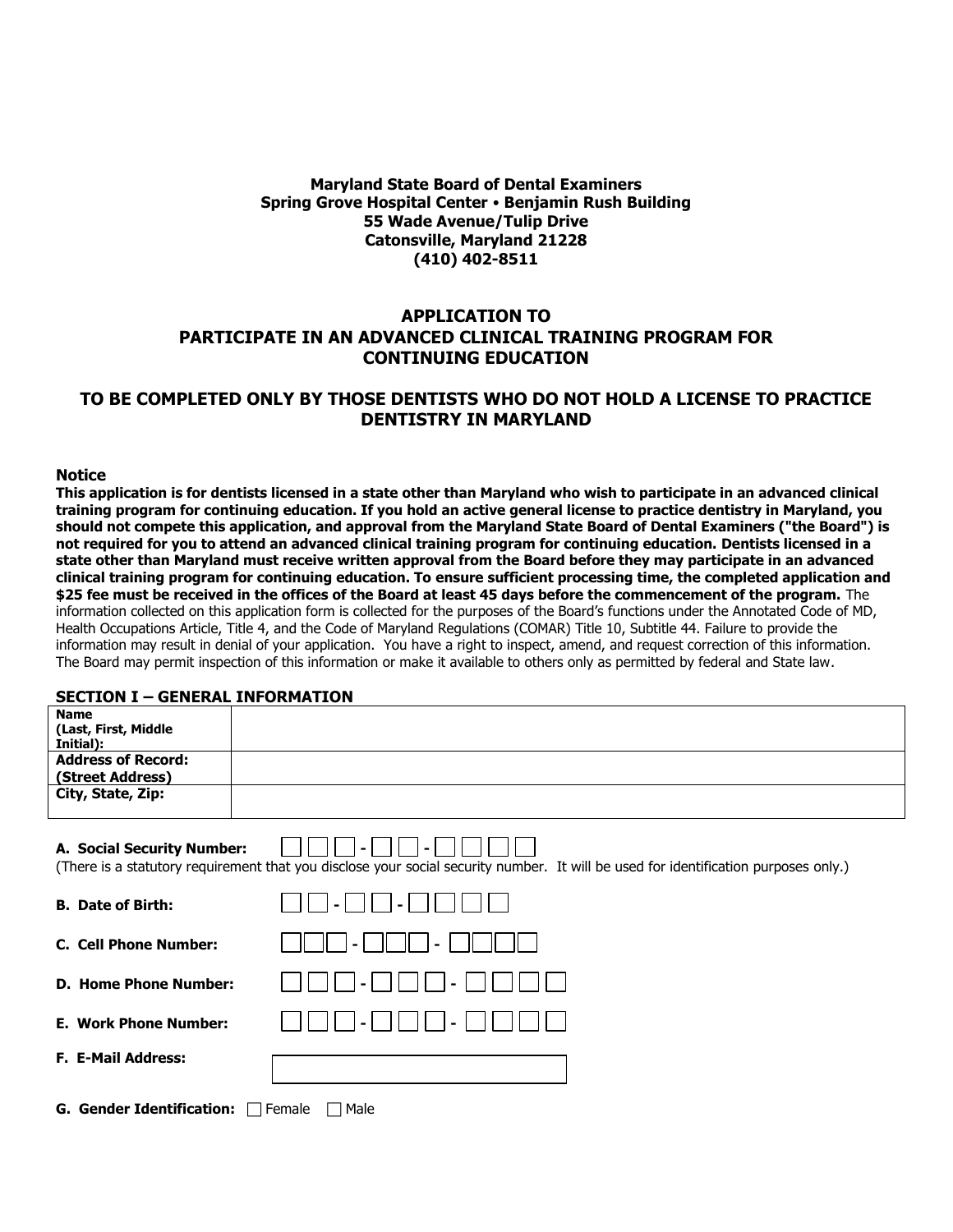### **H. Race/Ethnic Identification – Please check all that apply**

| Are you of Hispanic or Latino origin? Yes $\Box$ No $\Box$                                                                     |  |  |  |  |  |
|--------------------------------------------------------------------------------------------------------------------------------|--|--|--|--|--|
| (A person of Cuban, Mexican, Puerto Rican, South or Central American, or other Spanish culture or origin, regardless of race.) |  |  |  |  |  |

Select one or more of the following racial categories:

- 1.  $\Box$  American Indian or Alaska Native (A person having origins in any of the original peoples of North or South America, including Central America, and who maintains tribal affiliations or community attachment.)
- 2.  $\Box$  Asian (A person having origin in any of the original peoples of the Far East, Southeast Asia, or the Indian subcontinent including, for example, Cambodia, China, India, Japan, Korea, Malaysia, Pakistan, the Philippine Islands, Thailand, and Vietnam.)
- 3.  $\Box$  Black or African American (A person having origins in any of the black racial groups of Africa.)
- 4. <sup>Native</sup> Hawaiian or other Pacific Islander (A person having origins in the original peoples of Hawaii, Guam, Samoa, or other Pacific Islands.)
- 5.  $\Box$  White (A person having origins in any of the original peoples of Europe, the Middle East, or North Africa.)

#### **I. Licensure in other states:**

List other states or jurisdictions in which you hold or have held a dental license. Include license number(s).

| <b>State</b> | <b>License Number</b> | <b>Expiration Date</b> |  |  |
|--------------|-----------------------|------------------------|--|--|
|              |                       |                        |  |  |
|              |                       |                        |  |  |
|              |                       |                        |  |  |
|              |                       |                        |  |  |

**Note: You must enclose with this application certified letters with the state seal affixed from each state in which you hold or held a dental license verifying that the license is or was in good standing**

### **SECTION II – ADVANCED CLINICAL TRAINING PROGRAM**

**A. Title of advanced clinical training program: \_\_\_\_\_\_\_\_\_\_\_\_\_\_\_\_\_\_\_\_\_\_\_\_\_\_\_\_\_\_\_\_\_\_\_\_\_\_\_\_**

**\_\_\_\_\_\_\_\_\_\_\_\_\_\_\_\_\_\_\_\_\_\_\_\_\_\_\_\_\_\_\_\_\_\_\_\_\_\_\_\_\_\_\_\_\_\_\_\_\_\_\_\_\_\_\_\_\_\_\_\_\_\_\_\_\_\_\_\_\_\_\_\_\_\_\_\_\_\_\_\_\_\_\_\_\_\_**

**B. Dates of program: \_\_\_\_\_\_\_\_\_\_\_\_\_\_\_\_\_\_\_\_\_\_\_\_\_\_\_\_\_\_\_\_\_\_\_\_\_\_\_\_\_\_\_\_\_\_\_\_\_\_\_\_\_\_\_\_\_\_\_\_**

**C. Number of continuing education hours:**  $\blacksquare$ 

### **SECTION III - EDUCATION**

**A. School of graduation (Name, City, State, Country):** 

**B.** Date of graduation: the control of the control of the Degree earned:  $\blacksquare$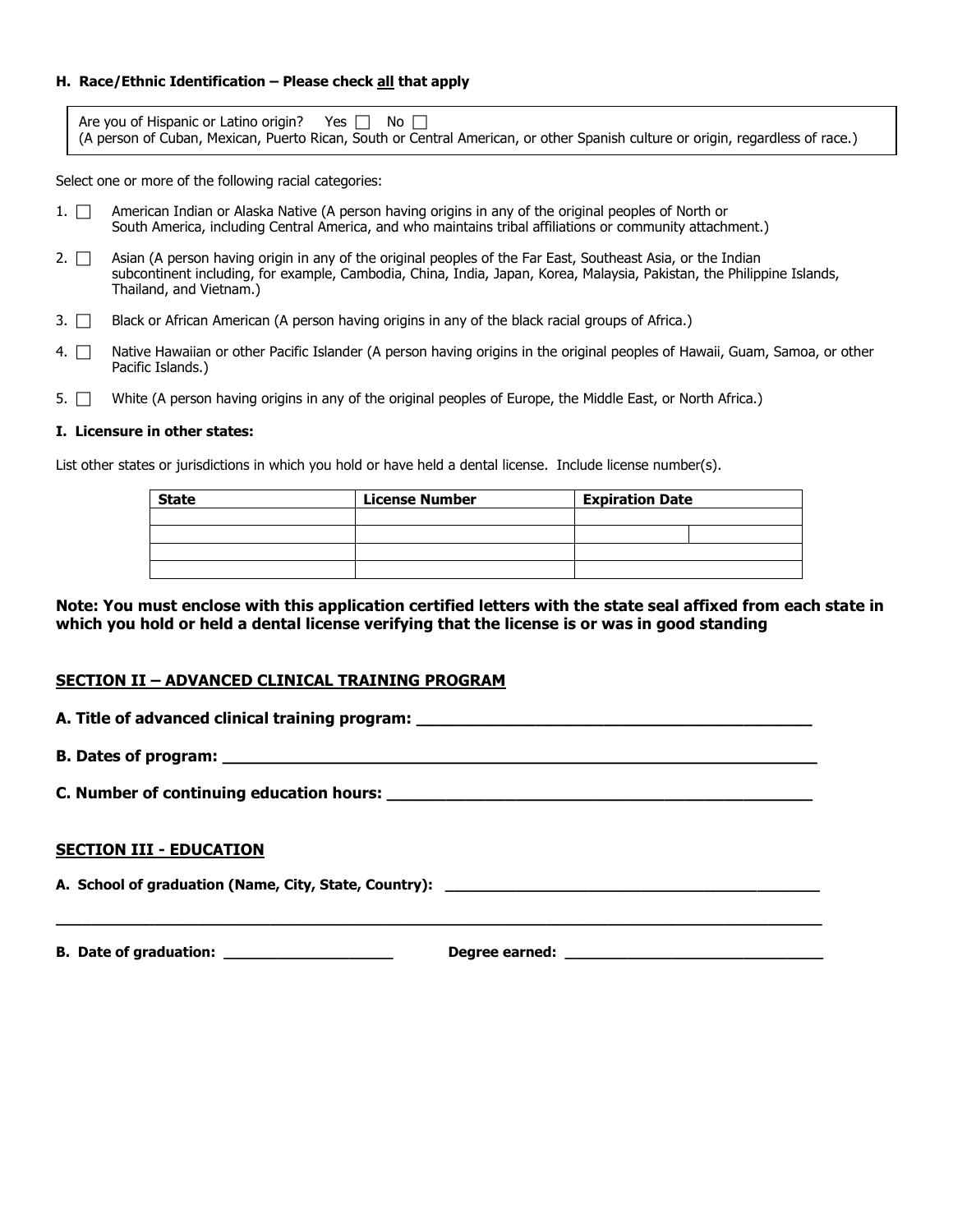### **SECTION IV - CHARACTER AND FITNESS**

### **If you answer "YES" to any question(s) in Section IV – Character and Fitness, attach a separate page with a complete explanation of each occasion. Each attachment must have your name in print, signature, and date.**

| <b>YES</b> | <b>NO</b> |                                                                                                                                                                                                                                                                                                                                                                                                                                                                                                                           |
|------------|-----------|---------------------------------------------------------------------------------------------------------------------------------------------------------------------------------------------------------------------------------------------------------------------------------------------------------------------------------------------------------------------------------------------------------------------------------------------------------------------------------------------------------------------------|
| □          | $\Box$    | a. Has any licensing or disciplinary board of any jurisdiction, including Maryland, or any federal entity denied your<br>application for licensure, reinstatement, or renewal, or taken any action against your license, including but not limited<br>to reprimand, suspension, revocation, a fine, or non-judicial punishment? If you are under a Board Order or were<br>ever under a Board Order in a state other than Maryland you must enclose a certified legible copy of the entire Order<br>with this application. |
| $\Box$     | ◘         | b. Have any investigations or charges been brought against you or are any currently pending in any jurisdiction,<br>including Maryland, by any licensing or disciplinary board or any federal or state entity?                                                                                                                                                                                                                                                                                                            |
| $\Box$     | $\Box$    | c. Has your application for a dentist license in any jurisdiction been withdrawn for any reason?                                                                                                                                                                                                                                                                                                                                                                                                                          |
| $\Box$     | $\Box$    | d. Has an investigation or charge been brought against you by a hospital, related institution, or alternative health<br>care system?                                                                                                                                                                                                                                                                                                                                                                                      |
| $\Box$     | □         | e. Have you had any denial of application for privileges, been denied for failure to renew your privileges, or<br>limitation, restriction, suspension, revocation or loss in privileges in a hospital, related health care facility, or<br>alternative health care system?                                                                                                                                                                                                                                                |
| $\Box$     | □         | f. Have you pled guilty, nolo contendere, had a conviction or receipt of probation before judgment or other<br>diversionary disposition of any criminal act, excluding minor traffic violations?                                                                                                                                                                                                                                                                                                                          |
| □          | $\Box$    | g. Have you pled guilty, nolo contendere, had a conviction, or receipt of probation before judgment or other<br>diversionary disposition for an alcohol or controlled dangerous substance offense, including but not limited to driving<br>while under the influence of alcohol or controlled dangerous substances?                                                                                                                                                                                                       |
| $\Box$     | $\Box$    | h. Do you have criminal charges pending against you in any court of law, excluding minor traffic violations?                                                                                                                                                                                                                                                                                                                                                                                                              |
| $\Box$     | $\Box$    | i. Do you have a physical condition that impairs your ability to practice dentistry?                                                                                                                                                                                                                                                                                                                                                                                                                                      |
| $\Box$     | $\Box$    | j. Do you have a mental health condition that impairs your ability to practice dentistry?                                                                                                                                                                                                                                                                                                                                                                                                                                 |
| $\Box$     | $\Box$    | k. Have the use of drugs and/or alcohol resulted in an impairment of your ability to practice dentistry?                                                                                                                                                                                                                                                                                                                                                                                                                  |
| $\Box$     | $\Box$    | I. Have you illegally used drugs?                                                                                                                                                                                                                                                                                                                                                                                                                                                                                         |
| $\Box$     | $\Box$    | m. Have you surrendered or allowed your license to lapse while under investigation by any licensing or disciplinary<br>board of any jurisdiction, including Maryland, or any federal or state entity?                                                                                                                                                                                                                                                                                                                     |
| $\Box$     | $\Box$    | n. Have you been named as a defendant in a filing or settlement of a malpractice action?                                                                                                                                                                                                                                                                                                                                                                                                                                  |
| □          | ◘         | o. Has your employment been affected or have you voluntarily resigned from any employment, in any setting, or<br>have you been terminated or suspended, from any hospital, related health care or other institution, or any federal<br>entity for any disciplinary reasons or while under investigation for disciplinary reasons?                                                                                                                                                                                         |

The Well Being Committee assists dentists and their families who are experiencing personal problems. The Committee has helped many dentists over the years with problems such as stress, drug dependence, alcoholism, depression, medical problems, infectious diseases, neurological disorders and other illnesses that cause impairment. For more information, go to www.dentistwellbeing.com.